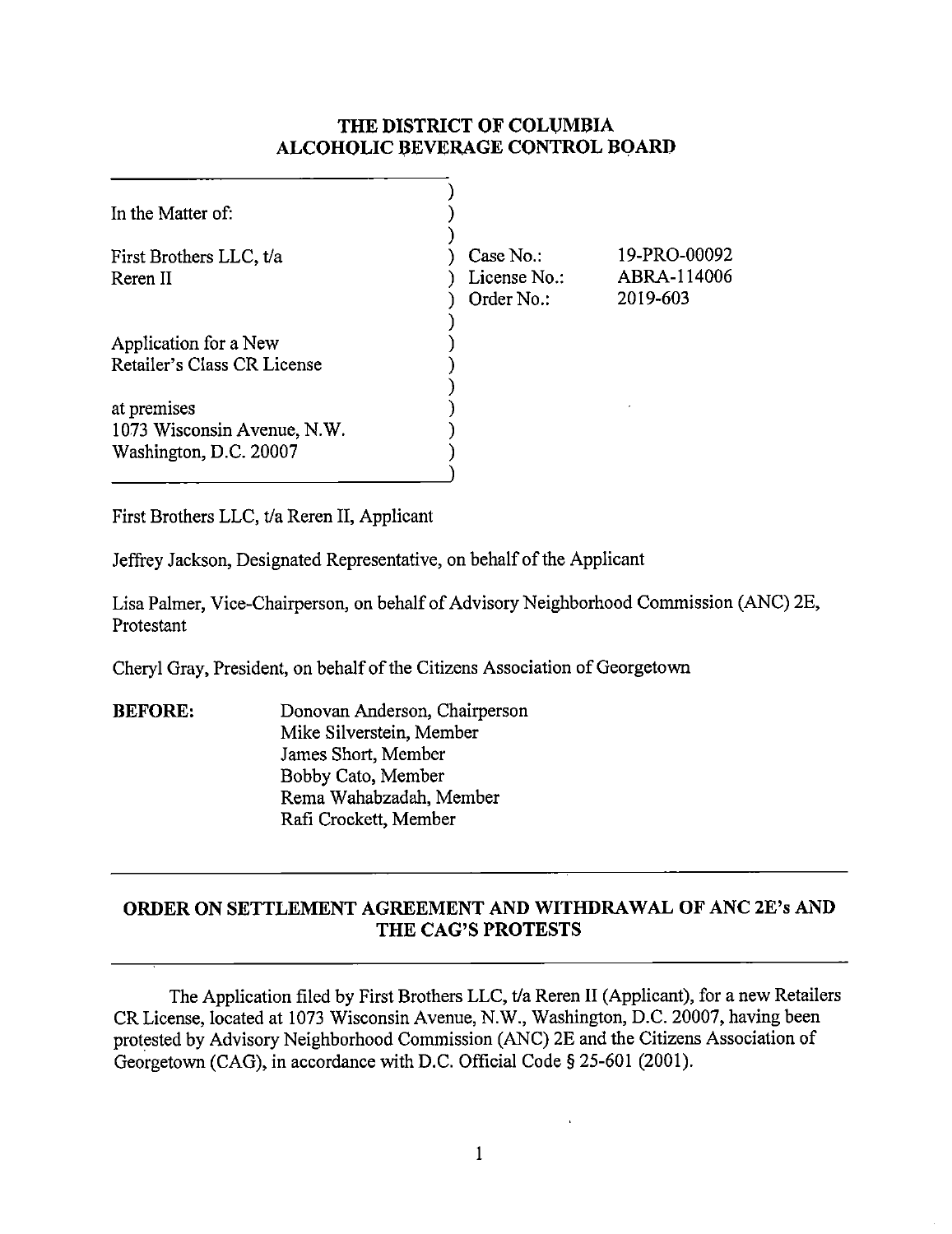The official records of the Board reflect that the Applicant, ANC 2E, and the CAG have entered into a Settlement Agreement (Agreement), dated August I, 2019, that governs the operations of the Applicant's establishment.

The Agreement has been reduced to writing and has been properly executed and filed with the Board. The Applicant, Commissioner Palmer, on behalf ANC 2E, and Ms. Gray, on behalf the CAG, are signatories to the Agreement.

Accordingly, it is this 14th day of August 2019, **ORDERED** that:

- I. ANC 2E's and the CAG's protests are **WITHDRAWN.**
- 2. The Application filed by First Brothers LLC, t/a Reren II, for a new Retailer's CR License, located at 1073 Wisconsin Avenue, N.W., Washington, D.C. 20007 is **GRANTED.**
- 3. The above-referenced Settlement Agreement submitted by the Parties to govern the operations of the Licensee's establishment is **APPROVED** and **INCORPORATED** as part of this Order, with the exception of the following:

Section  $4(c)$ (Trash) – Strike DCMR title 21 Chapter 707.11" and insert "21 DCMR  $\S$  707.11" in its place.

Section 4(f) (Trash) – Strike DCMR title 21 Chapter 707.11" and insert "21 DCMR § 707.11" in its place.

Section 5 (Binding Effect) – Strike "and assigns".

4. Copies of this Order shall be sent to the Applicant, Jeffrey Jackson, ANC 2E, and the CAG.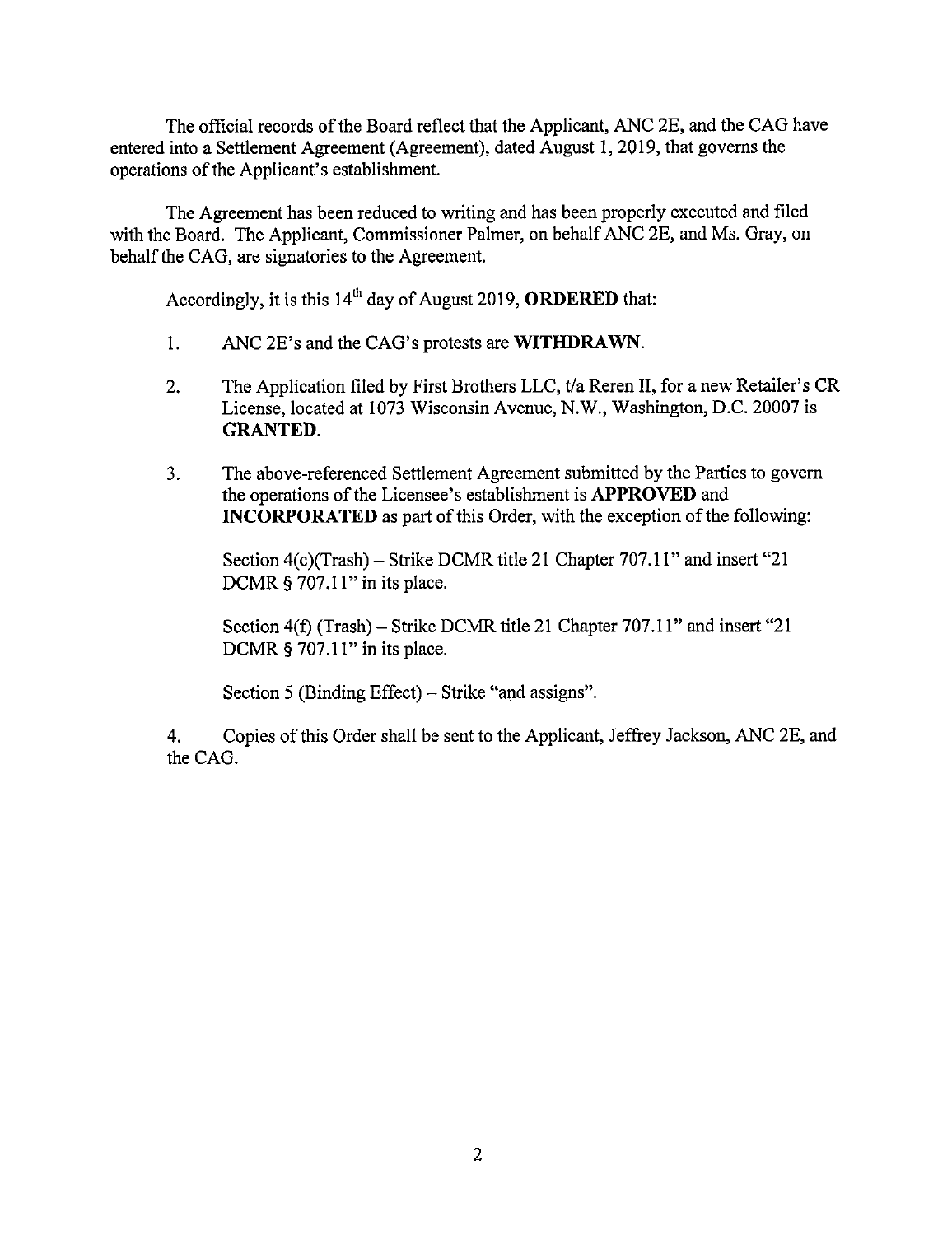District of Columbia Alcoholic Beverage Control Board

Jamen  $\sim$ Donovan Anderson, Chairperson Mike Silverstein, Member James Shor Bobby Vato, Member Rema Wahabzadah, Member Rafi Crockett, Member

Pursuant to D.C. Official Code § 25-433(d)(1), any party adversely affected may file a Motion for Reconsideration of this decision within ten (10) days of service of this Order with the Alcoholic Beverage Regulation Administration, Reeves Center, 2000 14th Street, NW, 400S, Washington, D.C. 20009.

Also, pursuant to section 11 of the District of Columbia Administrative Procedure Act, Pub. L. 90-614, 82 Stat. 1209, D.C. Official Code § 2-510 (2001), and Rule 15 of the District of Columbia Court of Appeals, any party adversely affected has the right to appeal this Order by filing a petition for review, within thirty (30) days of the date of service of this Order, with the District of Columbia Court of Appeals, 430 E Street, N.W., Washington, D.C. 20001; (202/879-1010). However, the timely filing of a Motion for Reconsideration pursuant to 23 DCMR § 1719..1 stays the time for filing a petition for review in the District of Columbia Court of Appeals until the Board rules on the motion. *See* D.C. App. Rule 15(b) (2004).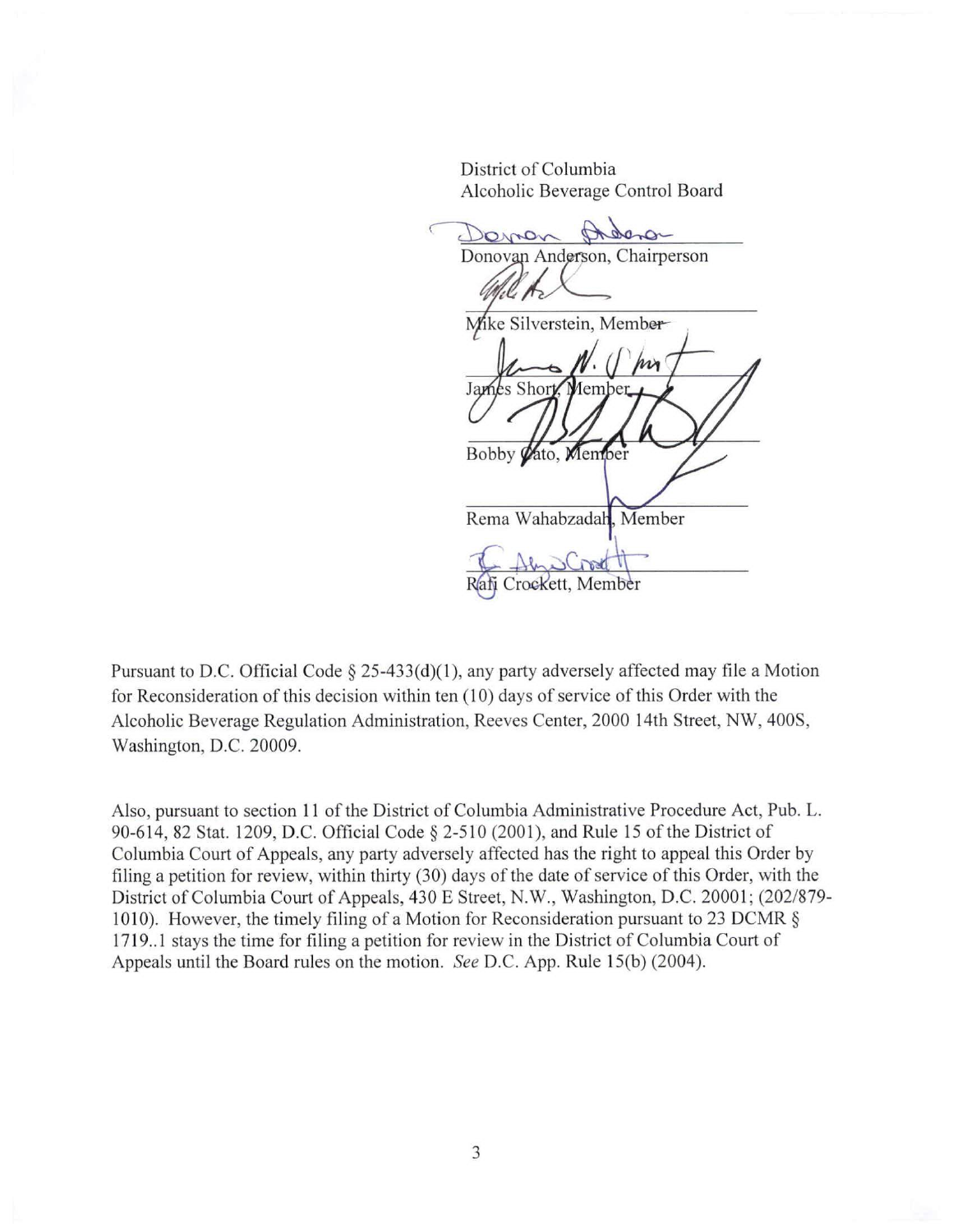## SETTLEMENT AGREEMENT BETWEEN FIRST BROTHERS LLC, ADVISORY  $\cdots$  NEIGHBORHOOD COMMISSION 2E AND THE CITIZENS ASSOCIATION OF **EXAMPLE THE TAX SECTION IN THE PARTIES ASSOCIATE**

fill the rate

THIS SETTLEMENT AGREEMENT ("Agreement") is made on this 1st day of August 2019, by and between First Brothers LLC ("Applicant"), Advisory Neighborhood Commission 2E ("ANC2E") and The Citizens Association of Georgetown ("CAG") also referred to collectively as the "Parties."

**The RECITALS<sup>2</sup> Contract Contract Contract Contract Contract Contract Contract Contract Contract Contract Contract Contract Contract Contract Contract Contract Contract Contract Contract Contract Contract Contract Contrac**  $\mathcal{L}^{(1)}$  $\chi^2_{\rm{max}}$  ,  $\chi^2_{\rm{max}}$  $\label{eq:2} \mathcal{F}=\left\{\begin{array}{ll} \text{MPM} \text{MPM} & \text{MPM} \\ \text{MPM} & \text{MPM} \end{array}\right. \quad \text{and} \quad \mathcal{F}=\left\{\begin{array}{ll} \mathcal{F}(\mathcal{G}) & \text{MPM} \end{array}\right. \quad \text{and} \quad \mathcal{F}(\mathcal{G}) = \mathcal{F}(\mathcal{G}) \quad \text{and} \quad \mathcal{F}(\mathcal{G}) = \mathcal{F}(\mathcal{G}) \quad \text{and} \quad \mathcal{F}(\mathcal{G}) = \mathcal{F}(\mathcal{G}) \quad \text$ 

Whereas, the Applicant has applied to the Alcoholic Beverage Regulation Administration for the issuance of a new Class "C" Restaurant License (the "License") for the Premises located at 1073 Wisconsin Avenue. NW (the "Premises"). "

. The Multimeter's Wish to enter into a Settlement Agreement pursuant to D.C. Official Code § 25-446 to address concerns related to peace, order and quiet.  $\mathcal{L}(\mathcal{C}) = \mathcal{L}(\mathcal{C})$  $\mathcal{L}_{\mathcal{A}}$  , and  $\mathcal{L}_{\mathcal{A}}$  , and  $\mathcal{L}_{\mathcal{A}}$  $\mathcal{F}(\mathcal{A})$  . and the state الموارد والأكاد ನ ಲಿಫ್ ಂದರಿ ಕಂಪುರಿಯಲ್ಲಿ

"Profile of THEREFORE, in consideration of the fecitals set forth above and the muftual covenants and conditions set forth below, the Parties agree as follows:

<sup>1</sup> <sup>1</sup> 1. Recitals Incorporated. The recitals set forth above are incorporated herein by reference. ್ ಹಾಗೂ ಕಾರ್ಯಕ್ರಮ ಮಾಡಿದ್ದಾರೆ. **Samuel Company** 

 $\sim 10^{11}$  and  $\sim 10^{11}$  km s  $^{-1}$  $\label{eq:1} \mathbf{F} = \frac{1}{\sqrt{2\pi}}\left(\frac{1}{\sqrt{2\pi}}\right)^{1/2}$  $\mathcal{F}_1$  ,  $\mathcal{F}_2$ V - 12 - 12 - 12 - 12 - 12 - 12 - 12  $12.4$  Noise,  $12.4$ 

<sup>14</sup> a. Doors and windows shall be closed outside of Applicant's Hours of " Operations, except in situations where problems pertaining to the air conditioning or heating system necessitate otherwise. No music played inside the Premises or other noise coming from inside the Premises shall be audible **Figure outside of the premises at any time, which we have a construction of the construction** 

organização de la secunda しんし 反動 こくえ

3. Deliveries.

 $\ddot{\cdot}$ 

a. No deliveries to the Establishment will be made from legally parked trucks.

"天下,你们可能一天,你可能不会都不了什么最好想到这里?" 计分析

- 4. Trash. All trash will be stored and disposed of according to regulations set forth in Title 21, Chapter 7 and Title 21, Chapter 8 of the DC Municipal Regulations.  $\leq$   $\downarrow$ As part of maintaining the area around the Premises in a clean and orderly
	- $343.134 \times 10^{-1}$ manner:
		- a. Trash pickup will occur a minimum of four days a week except on federal holidays, weather permitting. The and the sensitive

b. All trash and dirty linens will be stored in closed, rodent-proof containers ("Trash Containers" and "Linen Containers", jointly "Containers");

c. Pursuant to DCMR Title 21 Chapter 707.11, trash and linen containers shall be kept closed at all times other than when the container is being filled or emptied. Applicant shall inspect such Containers on a regular basis. Should there be more trash or linens than the Containers can hold with their tops securely closed or should the Containers have holes in them making the trash accessible to rats and/or other vermin, Applicant shall secure additional rat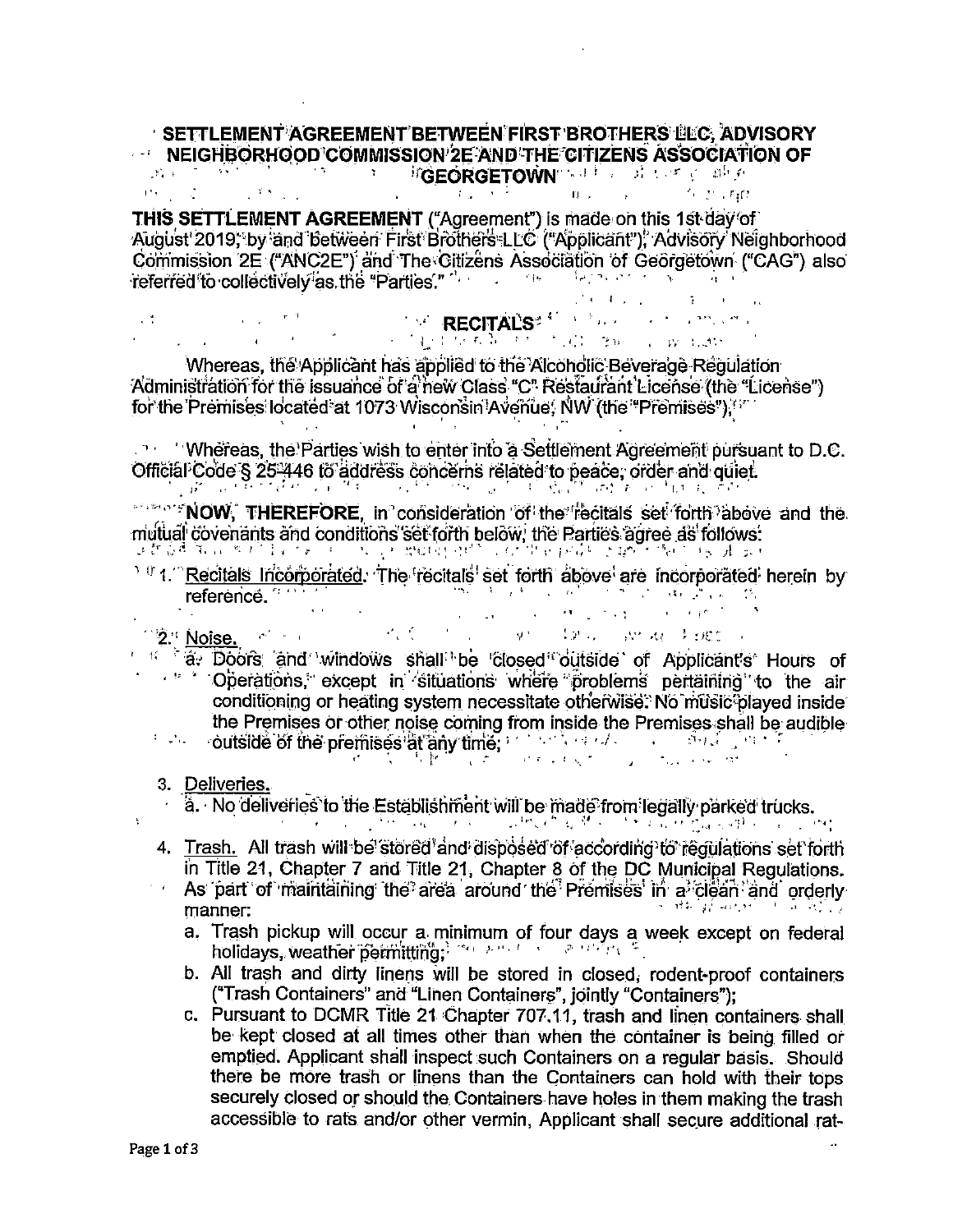proof containers to ensure that the area where trash and linens are stored

- **Examples of the Second Lines Area "A Temains clean and sanitary Should there not be** ample space for additional rat proof containers to store the excess trash. Applicant will expand trash pickup to six days a week in order to satisfy this PROVISION: But it observes that the second and the control of the control of
- or and **Applicant shall ensure that the alley behind the premises where trash, linens** and other refuse is stored. ("The Alley") is at all times clean and reasonably
	- odor free, with no trash, bags of trash or runoff from the trash containers on the ground at any time:
		- e. Applicant shall monitor The Alley daily to ensure cleanliness and will clean this area within three (3) hours of noticing that The Alley has trash, grease or rodents on the ground, or is otherwise deemed to be unclean; persual to
	- , . f. Pursuant to DCMR. Title, 21 Chapter 707.11, the area where the waste containers, are stored, shall be kept; free, of spilled waste, at all times. In order that the ground in and around the trash enclosures remains clean from both
	- , solids and any liquid runoff from the trash. Applicant will hose down The Alley daily with either water or. when needed, a combination of water and bleach as recommended by the District's Department of Health (weather permitting):
- $\Box$ g. Applicant shall keep the public and private space adjacent to the Premises free, of litter, chewing gum, trash, and other debris, in compliance with D.C. Code and Municipal Regulations. The public space adjacent to and in front of  $\cdots$  and  $\cdots$  and the premises, up to and including the curb, is to be kept tidy at all times and
	- litter is to be removed by the Applicant's staff at least twice per day;
	- h. Applicant shall maintain a rodent and pest control contract with a company licensed to provide such services in the District of Columbia. Said contract
- we can assume will provide for prevention, inspection and remediation of rodent and pest . Fr. infestations, of the Establishment weekly, or more often, if inspection
- **Contractions suggest** as ever a construction of state a
	- ึ่ "เฉบ ใช้แฮลเลอล แล้ว" เรอร์เลอล เอาโบน เวลาเลอล์ เป็นครับ ในคลาน เป็นครับ เป็นครับ เป็นครับ เป็นครับ เป็นคร
	- 5. Binding Effect. This Agreement shall be binding upon and enforceable against the Licensee and successors and assigns of the Applicant.

In consideration of the agreements set forth above, ANC2E and CAG shall, upon approval of this agreement by the Alcoholic Beverage Regulation Administration, agree not to Protest the application for a new License at the Premises. From the right

unour hypothesia of an in 8 access to only the Stage of the state of the date first above written.  $-4.3 - -3 = -11$ 

the continue on following page.] a detailed page of the continue on following page.] and a state of the

- ੈ। ਉਹ ਦੇ ਸਰਦਿਕ ਹਾਲ ਇਰਾਸਮ ਜਾਂ ਗਏ ਹੋ ਜਾਰੇ ਲਈ ਕੀਤਾ ਹੈ। ਇਸ ਵਿਕਾਸ ਦੇ  $\mathbf{G}$ TEGHT FASHION TO BE LOOP OF POUR PERSONAL BOTH
- $\mathcal{F}(\mathcal{E}) = \mathcal{F}(\mathcal{E})$  is the substitute of  $\mathcal{F}(\mathcal{E})$  . The first of the substitution of  $\mathcal{E}$ 3. 先天 1500 千里和64000 03 4500 3401 940 00 1 1 1 1 4 1 1 1 2 340 1 3 40 1 2 1 Parti Porsona av Salam Del E in nordado fragos e Ladana applicate the interest of the contracting in the pastician and the contraction of the enterth 网络金融经营 计步序 经财务 网络无尾鳞 医前面静脉 医上耳蜗 计二级 医血管切除细胞病 changed the second of the first straight of a last of the collection shows the dependent

 $\frac{1}{2}$